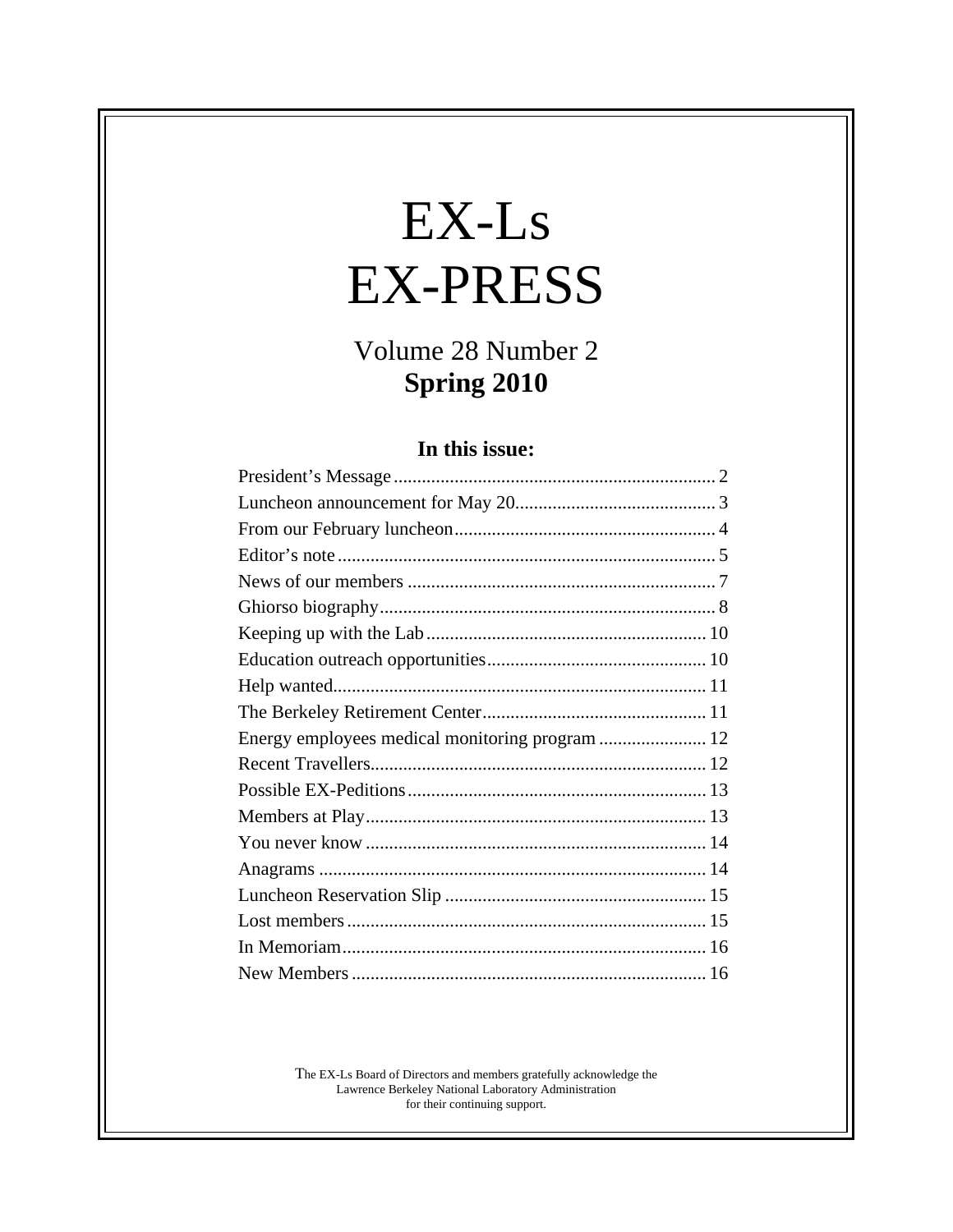Volume 28 #2: Spring 2010 (Published April 2010)

#### **President's Message Rich Sextro**

Let's see, I have news and good news to report – I looked (not very hard) for bad news but couldn't find any. On the other hand, the daily print and electronic media should meet whatever requirement you have for bad news.

For those of you who maintain contact with the Lab via friends, former colleagues, or by being a rehired retiree, you'll know that the funding picture for the Lab is about as rosy as it has been in a long while. Part of this is stimulus money, but it appears to me that a significant portion of the money comes from a renewed commitment to science on the part of this administration. Of course, it probably doesn't hurt to have a Nobel Prize winning scientist (and, ahem, a national lab director) as the head of one of the key science agencies (Secretary Chu as head of DOE) or an old Berkeley (and Harvard…) colleague as science advisor to President Obama (John Holdren). It's also interesting that some projects in the energy and environment arena (the part of the Lab with which I am most familiar) – good ideas that have been dormant for a number of years – are now receiving funding to move ahead. Sometimes good ideas don't die….

Of course, new and additional funding means new hires for the Lab – good news – and with it, a renewed space crunch (ok, some bad news of sorts). For those of us with long(ish) memories, this is generating the familiar ebb and flow of people and departments to and from the 'hill' and has even initiated talk of a second campus. On a personal level, my former office is now the brand new home for three post-docs. Of course, that meant I had to move out…sigh, what to do with a multiple year accumulation of, uhh, 'stuff' (good stuff, mind you). Bulldozer or blowtorch – in the end I filled up several recycling bins and added some additional weight to my attic floor joists (only temporary, of course!).

As promised here in the last newsletter, Rollie Otto has lined up a great list of luncheon speakers. Roger Falcone, Associate Director at LBNL and Advanced Light Source Division Director, gave an excellent talk on the need for the next generation X-ray light source and LBNL's planning for such a facility. His talk is summarized elsewhere in this newsletter. Our May lunch speaker will be Michael Barnett, a senior physicist at the Lab and a member of the ATLAS Experiment which has just started operation at the Large Hadron Collider (LHC) at CERN in Switzerland. He will talk about the dual 'starring' roles for the LHC – its prominence in physics and as the focus (CERN, anyway) of a recent movie and book – *Angels and Demons*. CERN has a nice website devoted to this latter topic at: [http://public.web.cern.ch/public/en/Spotlight/SpotlightAandD](http://public.web.cern.ch/public/en/Spotlight/SpotlightAandD-) en.html

Speaking of lunches, our tireless Activities chair, Vicky Jared, has said (to her – and our – considerable relief) that lunch prices will remain at \$25 for the rest of this year. We will continue our practice of alternating venues between the Berkeley Yacht Club (May and November lunches) and Spenger's (in August). [President's message continues on page 6.]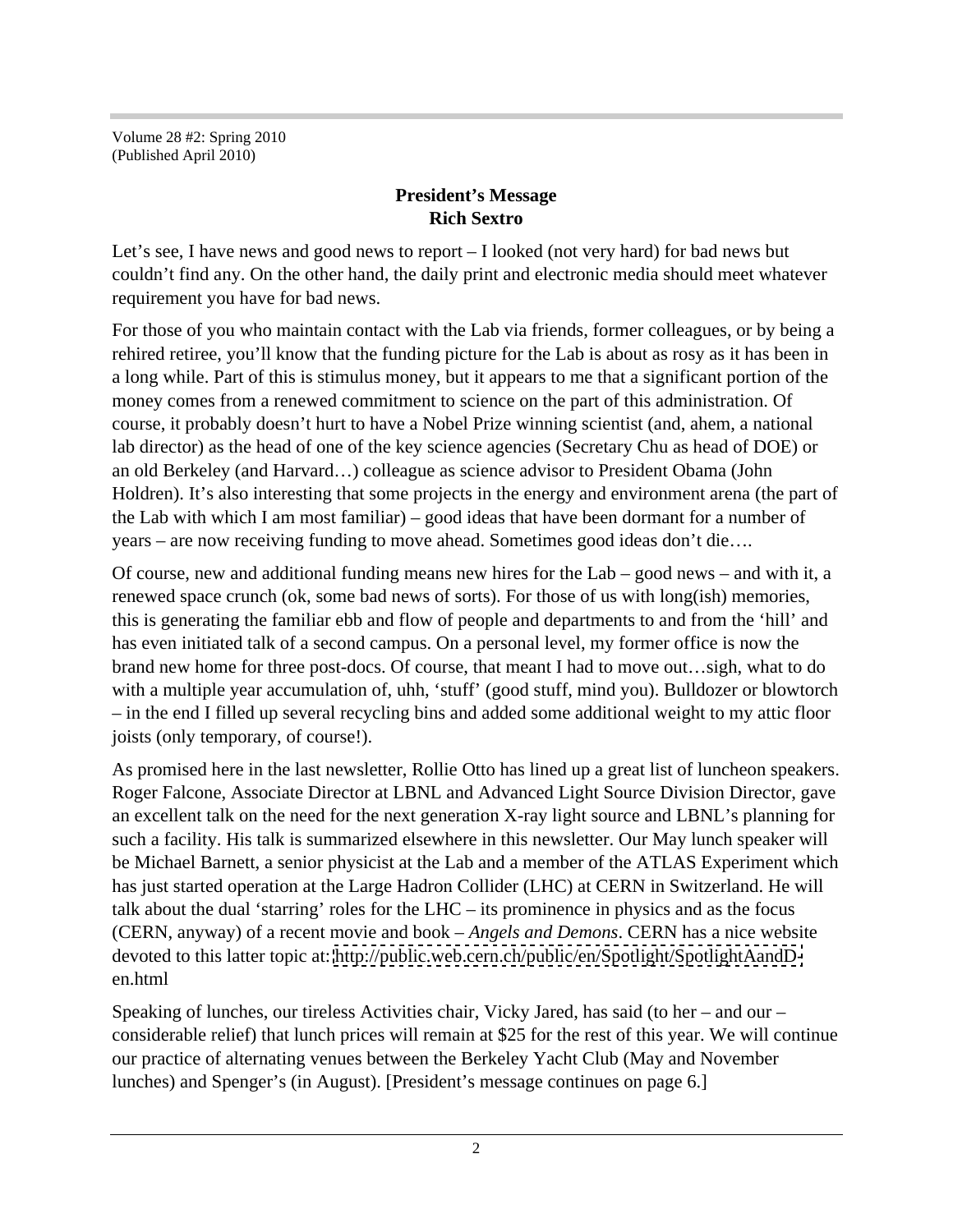

 **2010 Spring Luncheon**

**Date: Thursday, May 20, 2010**

- Where: **Berkeley Yacht Club**  $\leftarrow \leftarrow \leftarrow \text{NOTE}$ : WE'RE AT BYC THIS MONTH **1 Seawall Drive (at the foot of University Avenue), Berkeley (Directions on page 7. Please save some close-in parking spaces for members who have difficulty walking)**
- **Time: No-host Bar: 11:30 AM Lunch Served: 12:00 PM**
- **Speaker: Michael Barnett, Head, Particle Data Group**
- **Subject: Exploring the secrets of the universe at the LHC: Science & entertainment**
- **Menu: Buffet (w/ salad served at the table)**
- **Cost: \$25 per person (PREPAID)**
- **Reservations: Please make checks payable to EX-Ls. Send to Vicky Jared 4849 John Muir Road Martinez, CA 94553**

**For regular mail, the reservation slip is on page 15. You may also reserve via e-mail to jaredrv01@aol.com, or telephone at 925-228-2145.**

**It is imperative that Vicky receive your reservations by May 17, 2010.**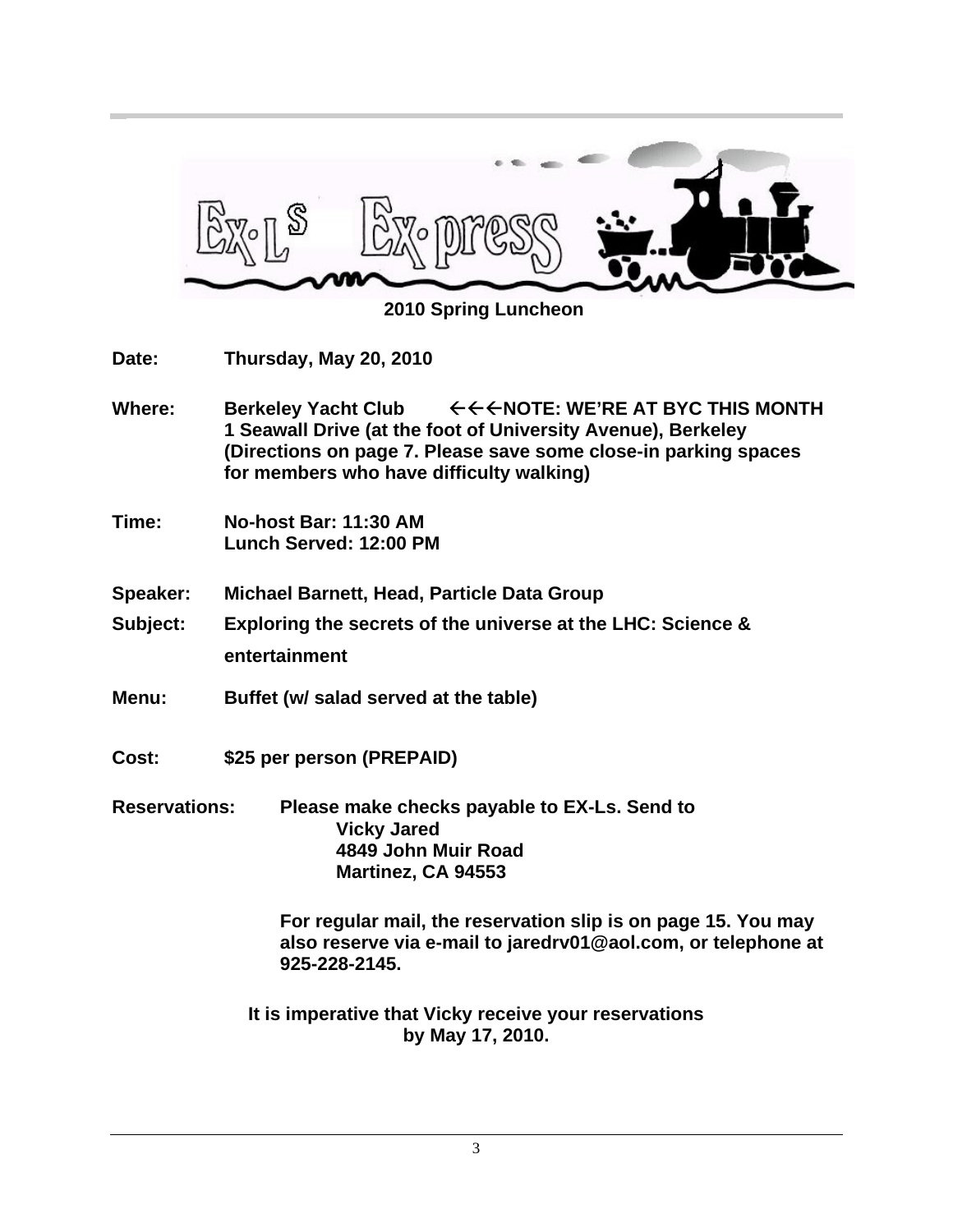#### **From our February Lunch**

*Reported by Rollie Otto:* Our speaker was Roger Falcone, Director of the Advanced Light Source at Berkeley Lab, who spoke on "The Next Generation Light Source for LBNL." He began with the statement that X-ray lasers are possible and spoke shortly about the history of lasers in general. The Advanced Light Source (ALS) is one of the world's brightest sources of Xrays. (X-rays are a form of high-energy light with wavelengths shorter than those of visible light.) The intensity of the ALS X-ray beam is a million times brighter than the X-rays produced in a dental exam. More than 2000 scientists come from around the world to carry out research at the Berkeley Lab ALS, which runs 24-7, except for occasional down times for maintenance. The ALS is an electron synchrotron storage ring. Beams of X-rays are produced when bunches of electrons moving nearly at the speed of light travel through devices called wigglers and undulators with alternating north south magnets. These X-ray beams are used to study a wide range of science and technology, from protein structures to gene expression to nano-structures in transistors.

Berkeley Lab's current # 1 initiative is to build the next generation light source. It is anticipated that development of such a light source will require one billion dollars and take ten years.

Today the ALS allows researchers to do some amazing science not possible without the very high resolution in time, space, and energy provided by the ALS beam lines. It is possible, for example, to observe single-molecule reactions. Roger showed a three dimensional rotating image of a single cell, essentially single cell tomography, and also high resolution images of bone, dramatically revealing diminishment of bone density with age. It is also possible to do environmental studies in which the elemental composition of single dust particles can be determined. At the ALS investigators are seeking solutions to efficient burning of fuels and trying to develop microchips for future computers. In 2006 Roger Kornbert was awarded the Nobel Prize in Chemistry for protein crystallography work he did in part at the ALS.

In 1958 Bell Lab Scientists Schawlow and Townes published a paper on development of the infrared and optical masers. This work led to a share of the 1964 Nobel Prize in Physics for Charles Townes and to the development of the laser 50 years ago. Roger pointed out that the tremendous increase in power required to go from microwave lasers to X-ray lasers was realized by these Bell Lab scientists and they commented that "(masers) cannot be pushed to wavelengths much shorter unless some radically new approach is found." The radically new approach is the "free electron laser" which can be produced in a linear accelerator. The world's first X-ray free electron laser being developed at Stanford Linear Accelerator would be one million times brighter than the ALS. Roger gave some amazing examples of the studies that could be done using a coherent beam from a free electron laser. For example, protein structure studies of living tissue, atomic resolution images of biological molecules, and atom by atom studies of key molecules such as hemoglobin. Essentially the X-ray laser beam would become an X-ray microscope that could be used to take ultrafast snapshots for studying process such as the energy flow in photosynthesis.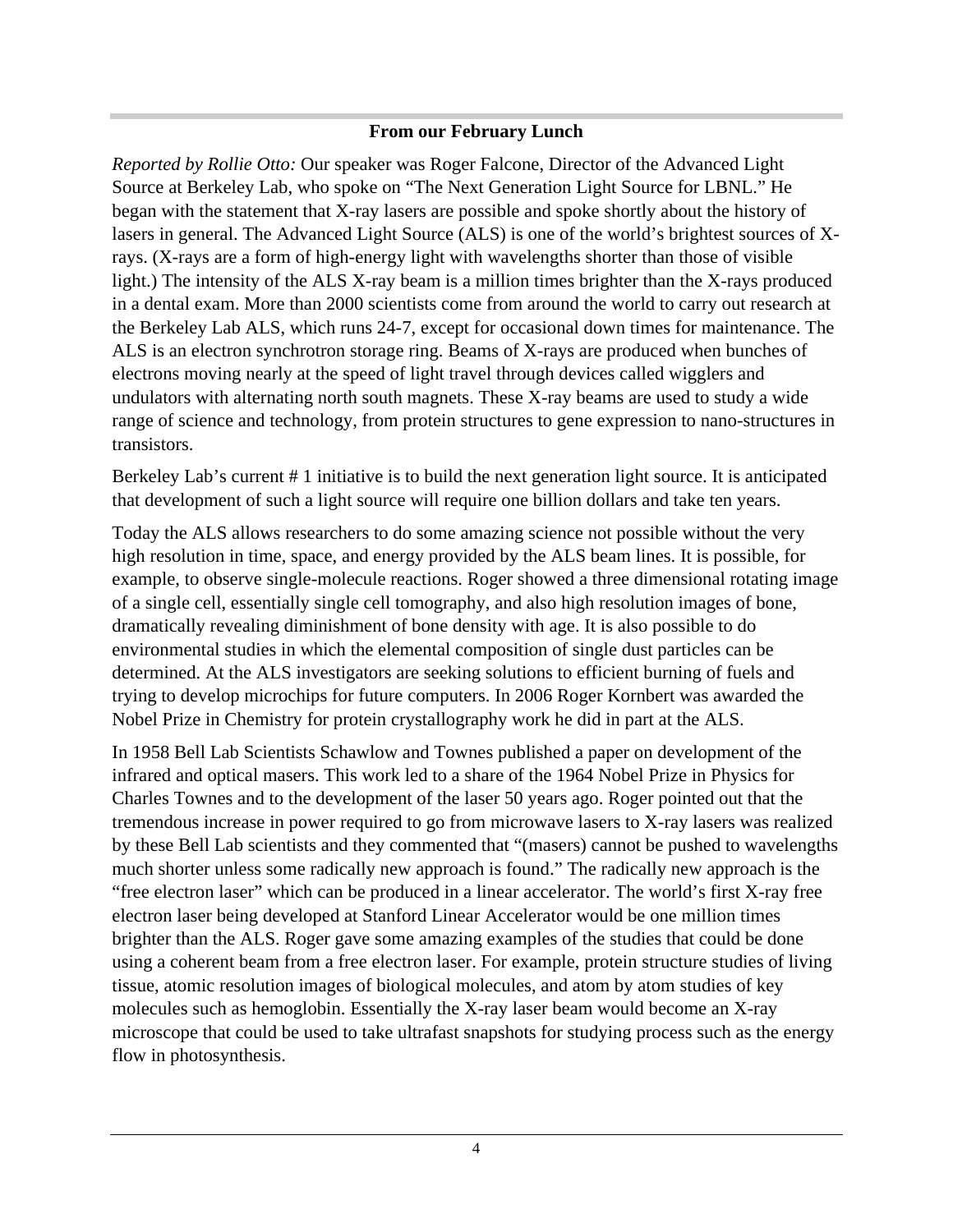The Berkeley Lab is planning a Next Generation Light Source (NGLS), a free electron laser that would be located in a tunnel originating near the Molecular Foundry, passing under what is now called *Old Town*, northeast of the ALS, and ending with an experimental facility located at the site where the Bevatron stood. The NGLS will create gigawatts of power. The ALS takes a megawatt-year of electricity and costs about \$1M in electrical energy to run. The NGLS will require 15 megawatt-years of electrical energy, at a running cost of \$15M. Fortunately the Lab's capacity is 60 megawatts. It is expected that the user community will be about 2000 scientists, roughly equal to that of the ALS. Roger pointed out that every synchrotron light source in the world is today over-subscribed by about a factor of 3. Given the expense of construction, Berkeley Lab is partnering with Stanford, promoting the NGLS as the West Coast Light Source. Roger ended with the sobering realization that such a large project requires a national commitment and balancing of national priorities between options such as the NGLS or a Fusion Reactor.

We want to thank Roger Falcone for making the complex understandable and for giving us a peek into the future of Berkeley Lab and 21<sup>st</sup> Century science and technology.

#### *Luncheon Attendees:*

Dick Baker **Disk Baker** Paul Henrickson **Fred Perry** William Baker **Ingeborg Henle** Conway Peterson Winnie Baker **Egon Hoyer** Mike Press Josephine Barrera Tom & Marcia Beales **The Vicky & Richard Jared** Andy Sessler Gene & Myrna Binnall **Riverse Rich Sexter** Rich Sextro Bob Birge & guest Barbara Igor Blake **International Matt Kotowski** Betsy Smith Geores Buttner **Solution** Donald Landis **Solution** Robbie Smits Senta Pugh Chamberlain & Patrick Cullinane **In the Ulliam Lawrence** Suzanne Stroh Per & Eleanor Dahl **Iohn & Barbara Lax** Jack Tanabe Janis & Ned Dairiki Tom & Ione Elioff Katherine Lucas William Turner & guest Warren Faust **EXECUTE:** Bob Miller **No. 2018** Rick Gough Ben Feinberg and Ken Mirk and Louise Vogelsberg Donald & Jean Foster **Marty Morimoto & guest** Allan Zalkin Harvey Gould Connie & Ed Grondona

Bob Mortiboy

Bob Avery **Example 3** Is Separate Series and Series Series Rollie Otto Borowiak guest Traudel Prussin Bud Larsh Dave Stevens Jim Haley Paul Henrickson Fred Perry Ingeborg Henle Egon Hoyer Mike Press Joe Jacklevic Rita Jones Joseph Katz George & Irene Shalimoff Gudren Kleist Matt Kotowski Donald Landis Richard LaPierre **Richard Lackson** Karen Springsteen Bud Larsh Dave Stevens William Lawrence Suzanne Stroh John & Barbara Lax Branko Leskovar Bob Miller **Example 2018** Rick Gough Ken Mirk **Example 2018** Louise Vogelsberg Mako Nakae Roger Falcone (speaker) Rollie Otto Fred Perry Conway Peterson Mike Press Stephanie Roth Andy Sessler Rich Sextro Brenda Shank Betsy Smith Robbie Smits Karen Springsteen Dave Stevens Suzanne Stroh Jack Tanabe Clyde Taylor Rick Gough Louise Vogelsberg Allan Zalkin

#### **Editor's Note**

Your attention is directed to the several opportunities for involvement in a number of activities – volunteer or otherwise – offered later in this newsletter. (See the note about the Ghiorso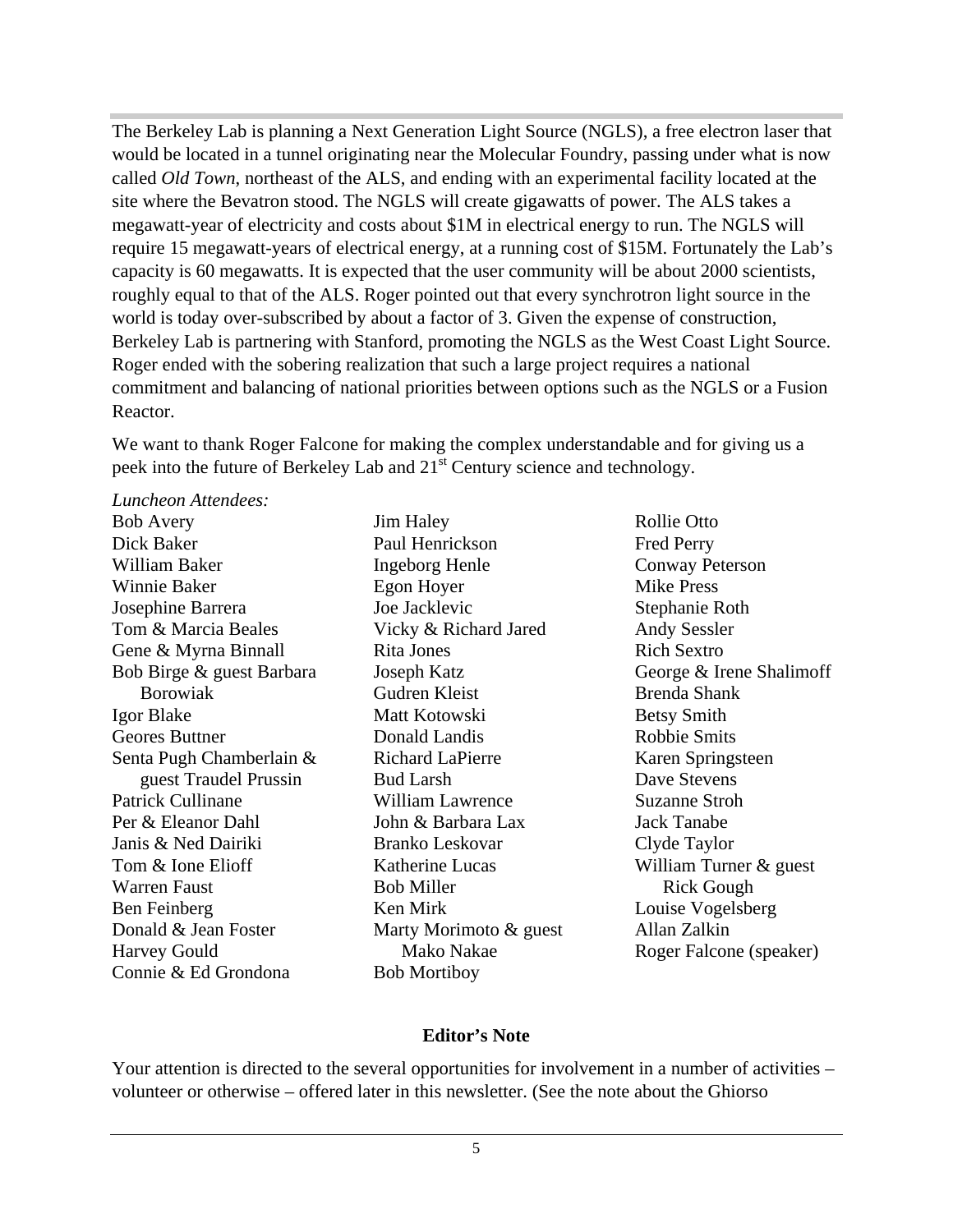biography on p 8, *Education Outreach Opportunities* on p 10, and *Help Wanted*, on p 11.) There is also a reminder of the medical screening program for former Lab employees on p 12. The July Board meeting will be in 54-130B (see the calendar on the back cover). If you have comments on the newsletter in general, or suggestions for articles, you can contact me at david stevens@comcast.net, at 1107 Amador Ave, Berkeley 94707, or 510-524-2904. // dfs

#### **President's Message (continued)**

And, speaking of Vicky and activities, you should have received notice about some activities in April and May, sponsored by one of our fellow UC retiree groups, UCRAB (UC Retiree's Association at Berkeley). Vicky and Iola James, President and trip coordinator for UCRAB, are working on a jointly sponsored trip in June – a cruise on the Bay on the Potomac (FDR's "Floating Whitehouse"). Stay tuned.

Another nascent collaboration – reported on elsewhere in the newsletter – is an effort to involve EX-Ls members in some of the educational outreach programs sponsored by the Lab's Center for Science and Engineering Education. Some of us have given science talks/demonstrations in schools – usually coincident with one of our children being in the class. Most of us scrambled to try to figure out (a) what is a good topic to keep a class of  $5<sup>th</sup>$  graders entertained, and (b) what kinds of materials/instruments/lesson plans can I find or cobble together to accomplish part a. CSEE's BLISS and BLAZES programs (read the article to find out what the acronyms mean) are answers to those questions. Our collaboration is still developing, but there are some immediate opportunities this spring that merit your attention, as described in the article. We plan to work more with Susan Brady, head of CSEE (a position previously held by Rollie Otto) to establish a broader program, looking toward the new school year in the fall.

I want to remind you about two other activities about which you have received information previously and which could be important to you. The first is a follow-up to the Listening Forums held by UCOP's Post-Employment Benefits Task Force on the topic of the Future of UC Retirement Benefits. The Task Force will hold one of its meetings at LBNL to talk about its work and the range of possible options it is considering for the University's pension and retiree health programs. This meeting will be April 28, from 10 am to noon in the B50 Auditorium. Staff, faculty, and retirees are welcome to attend.

The second is the joint UCSF and Boston University project on Medical Screening Program for Former Workers of LBNL, LLNL, and SNL. This is a free (and confidential) medical screening program sponsored by DOE to evaluate former workers at these labs who may have had workrelated exposures to radiation, asbestos, beryllium and other chemical or physical hazards. More information, including a downloadable brochure, is available at <http://www.bu.edu/formerworker/noca.html>

Last (but not least) Suzanne Stroh, our Membership Coordinator/Treasurer reports that (as of this writing) there are 262 EX-Ls members and that slightly more than 10 percent of you have opted to become lifetime members. She also notes that 19 former members chose not to renew this year. We hate to loose 'old' members and we're always looking for new members to join us. So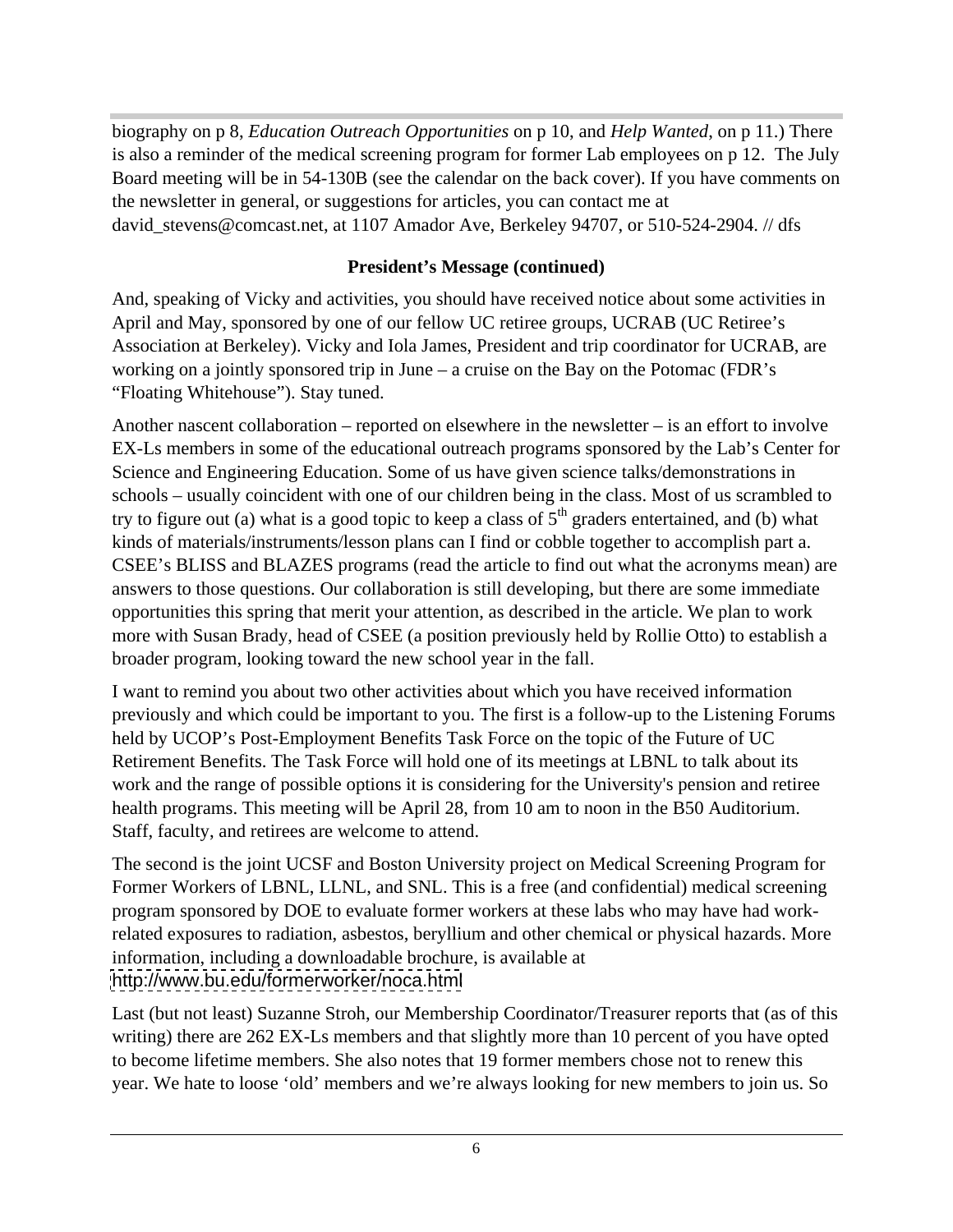if you know of new retirees – or maybe a former member who hasn't 're-upped' – please encourage them to (re)join us for lunch.

#### **Directions to BYC**

- Once in Berkeley, Take University Avenue over the freeway so that you are going west towards the bay. Continue straight and pass the Seabreeze Market on the left. Proceed to the Marina entrance, where University Avenue makes a slight turn to the left and then straightens again. Do not make a right turn until you are at the Municipal Fishing Pier and the Chinese Dog Warrior sculpture, at the extreme west end of University Avenue.
- Turn right at the sculpture and go north (past Skates restaurant) to the end of the road, where you will see the BYC clubhouse and parking lot entrance. Parking is free but the lot sometimes fills for large events. There is considerable overflow parking capacity in other adjacent lots. Car break-ins are sometimes a problem, so do not leave valuable items anywhere in the car.
- Bus service: The #51B (Berkeley Marina) bus runs from the Rockridge BART station, via the Berkeley BART station, to the marina. The fare is \$2 (\$1 for youngsters under 17 or over 65).

#### **News of our members**

Good news: One of our "lost members" has been found! **Mamie Brown** reports that **Shirley Ashley** is now living in a senior living facility in San Leandro. She is in a wheelchair, but "zipping around with animation". She has difficulty speaking, so telephone contact may be difficult, but would appreciate cards or visits. She's at Carlton Plaza, 1000 E. 14<sup>th</sup> St, San Leandro, CA 94579.

**Eleanor Dahl** reports that **Per** is recovering well from surgery for lung cancer in March.

Travelers include **Tom and Ione Elioff**, to South Africa: "Beautiful and disturbing; lovely people and elephants!" Also **Bud Larsh and Brenda Shank** who enjoyed the sugar train immensely on Maui, and also found pearls in oysters they opened. [I didn't ask if they were natural or cultured.] They must have really itchy feet: Since the February luncheon, they have also been to Argentina.

**Winnie Baker** reports that she "did everything on [her] bucket list" on a 19-state swing through the US last September and October. "One thing for sure, our US is a beautiful country indeed!" Her husband has written an extensive trip report that he might be willing to share, if asked nicely.

**Bud and Brenda** also "indulged in the terrific chocolate tour in San Francisco – about seven places with samples at each. [Check gourmetwalks.com.]

Apologies to **Bob Schmieder**; I misspelled his name as I welcomed him to membership in the last issue. See the note later in this NL about his project to write a biography of **Al Ghiorso**.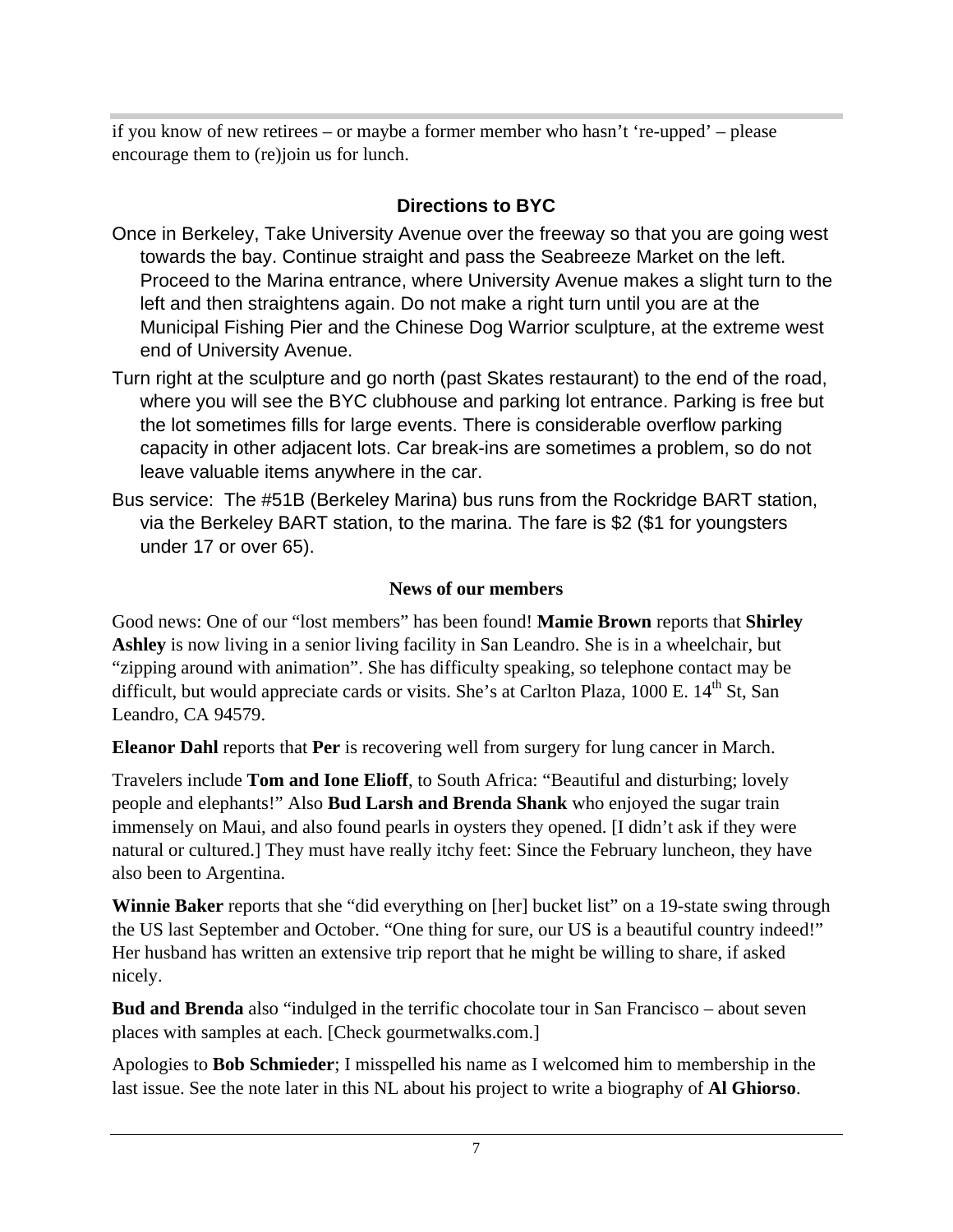Sometimes I think the principal reason **Geores Buttner** stays active in the EX-Ls is because I publish his poetry. Here's another one, penned at the February luncheon:

Experience the City Spend the night on Angel Island; Sit on the west slope / Upon a comfortable rock / Just before sunset Silhouetting Mt. Tam. The looming Golden Gate Bridge: Reach out and touch it. Watch the City light up. Faint buzz of traffic / Faint clang of cable car amongst... Amongst the Bay sounds: Racoon waves pat the shore / Seals converse…a gull calls Ship channel buoys light up…bong Pachebel's *Canon* – Ravel's *Bolero* – Bong – bong On the full moon Stroll up to the top of Mt.Livermore Before the sunrise – and watch it do so…rise Rise on the east while the moon sets... Sets…silhouetting Coit Tower…and the seagull.

One of the problems of publishing a newsletter for retirees of an organization of any size is that sooner or later, in reporting news of the members, we encounter the pitfalls of duplicate – or near-duplicate – names. So it is with this issue. Please note that the George Pappas listed in the *in memoriam* section is George *S.* Pappas, not George *L.* Pappas.

Lost Members: We are now maintaining a list of lost members near the back of each issue (page 15 in this one). If you have a valid current address for any of them, please let our membership coordinator know: Suzanne Stroh, 530 Curtis St., Albany 94706, 510-524-1953, scstroh@gmail.com.

#### **A Biography of Albert Ghiorso Robert Schmieder**

As a new member of the EX-Ls, I look forward to renewing my friendships with many LBL people I knew as a post-doc in the early 1970s, and meeting new friends.

I am currently working on an exciting project: the biography of Albert Ghiorso. Probably there is no member of this group who doesn't know Albert personally or professionally, or at least know of his amazing career. Some of you have been intimate friends and professional colleagues. I am hoping that all who know Albert can contribute to the book, which will honor this legendary scientist.

The project is described on my website: [www.schmieder.com/ghiorso](http://www.schmieder.com/ghiorso). The tentative title for the book is *Insanely Clever: The Amazing Life of Albert Ghiorso, the Ultimate Alchemist*. Beyond the immediate purpose of chronicling his extraordinary scientific journey, my goal is to capture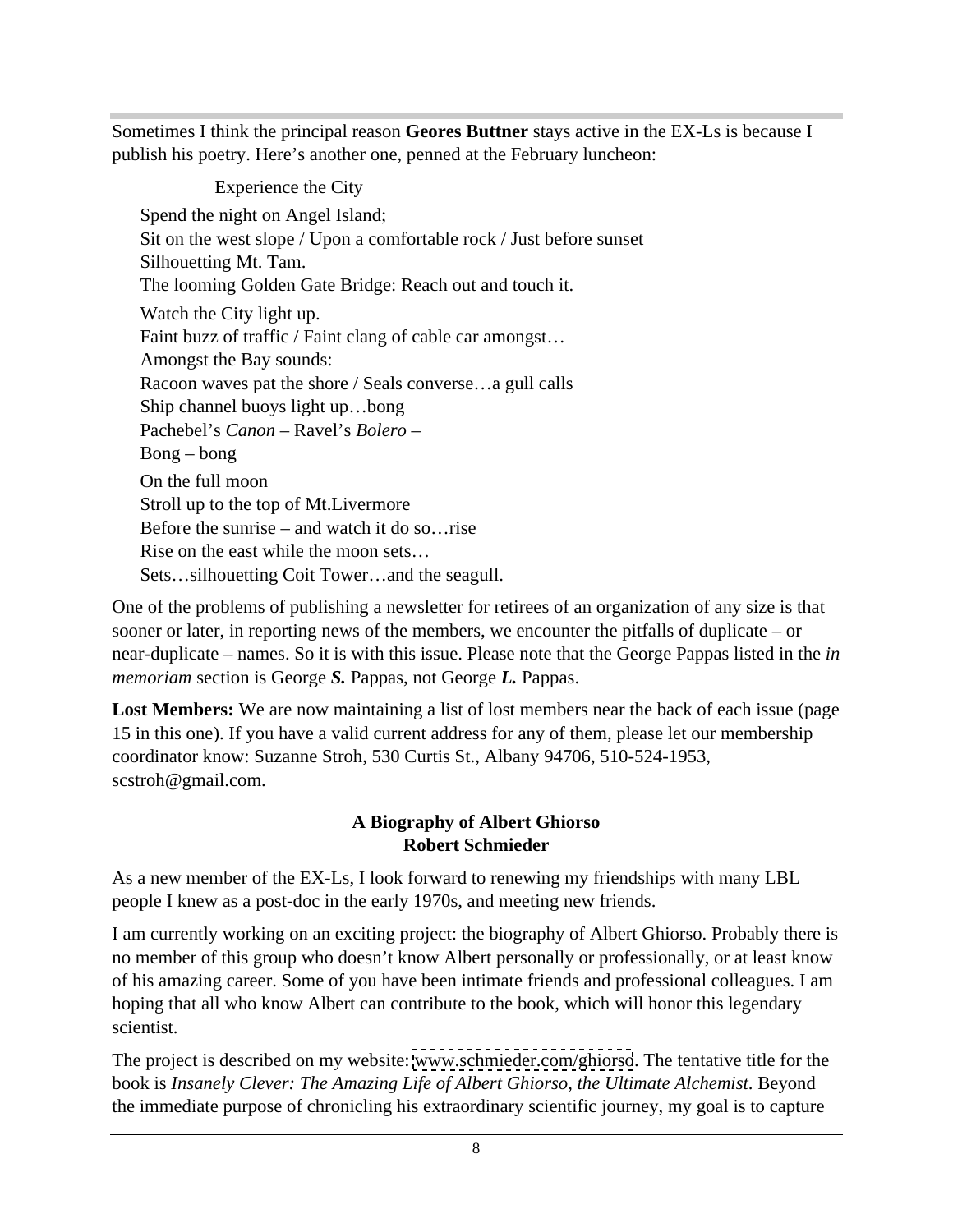Albert-the-man-the-scientist, in such a way that the book will be as interesting as the man it describes, and anyone who reads it will have the feeling that he or she knew Albert, perhaps witnessed, or even participated in, the momentous discoveries that were made from 1945 to 1975.

Although Albert still lives in the family house in Berkeley, now at age 94 he is unable to manage the myriad details inevitable in writing a technical book. I see him three times a week, but he is challenged to remember the details that are needed to weave the narrative and provide the texture of his amazing story. Because of that, I am going to depend on the many other people who know Albert, and could supply some details from their particular perspective.

If you have been any part of Albert's life, no matter how small or peripheral, I would like to talk with you. I want to meet with anyone who will take the time to sit and talk with me. The content of these "interviews" will be determined mainly by what you have to say, and I will use the time honored technique of "following the nose." For those who have already graciously agreed to be part of this project, I will be contacting you again soon to find convenient times and places to talk. If I have not yet reached you, but you would like to contribute, I earnestly invite you to contact me and make yourself known.

I thank all who will help make this an interesting, exciting, and memorable project, to honor Albert while he still lives to enjoy it!

Here is one of Ghiorso's famous doodles. There are perhaps  $500+$  of these, an art treasure in their own right. These will have a place in the biography.

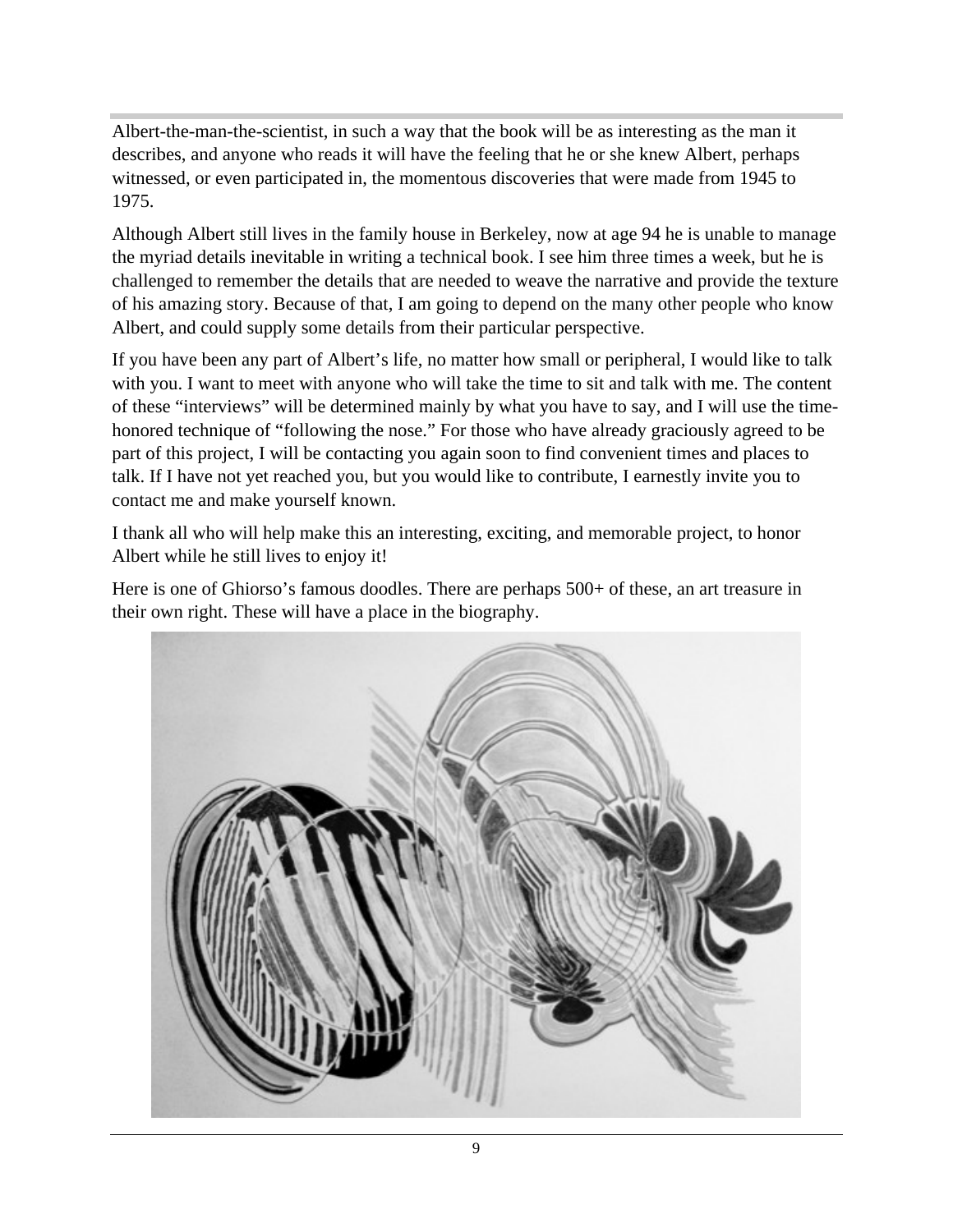#### **Keeping Up with the Lab**

There is a new vehicle for keeping up with the work and people at the Lab, the *Friends of Berkeley Lab* website [\(http://www.lbl.gov/LBL-PID/fobl/](http://www.lbl.gov/LBL-PID/fobl/)). (Note: This is a CASE- SENSITIVE URL.) It offers a weekly newsletter, access to Lab tours, previews of coming events (including *Science at the Theater*), and links to the Lab's social networking efforts on YouTube, Facebook, Twitter, and Flickr. Among the items in the April 7 newsletter are articles about two new facilities (advanced biofuels and cancer systems biology) and an introduction to the growing video glossary (of scientific terms).

#### **Education Outreach Opportunities for EX-Ls Rich Sextro & Don Grether**

Rich Sextro, Don Grether, and Rollie Otto met with Susan Brady, Head of the Center for Science and Engineering Education to explore developing a collaboration with Berkeley Lab's Center for Science and Engineering Education (CSEE) to provide education outreach opportunities for EX- Ls. It became clear that we should make you aware of some opportunities coming up to learn more about the CSEE programs and how you might work with young students in our local schools or at the Lab. Susan enthusiastically provided the following summary of opportunities in April and May that we encourage interested EX-Ls to consider.

- Have you ever wanted or been asked to visit a classroom to talk about science, but were unsure of having something engaging and educational to do? CSEE's Berkeley Lab In School Settings (BLISS) Resource Center provides kits of age-appropriate, kid-tested, educationally-sound science activities – most of which have been developed by the Lawrence Hall of Science – for check-out and use by Lab employees and former employees in local elementary and middle schools. Staff from Lawrence Hall of Science and CSEE are presenting a series of workshops to help prepare Lab employees and former employees to use these resources. Workshops will be held Mondays 26 April and 10 May in Building 7, Room 211, from 11:30-1:30. Lunch will be provided. You must register at <http://csee.lbl.gov/BLISS/index.html> to attend one of these sessions.
- Have you ever wanted to help out with school groups that come to the Lab? CSEE's Berkeley Lab Adventure Zone in Elementary Science (BLAZES) program provides hands-on activities, lab tours, and demonstrations related to properties of matter for local 5<sup>th</sup> graders onsite at the Lab. BLAZES workshops take place most Tuesdays and Thursdays in May, and volunteers are always welcome. You can shadow another volunteer to learn more about the program. Send an email to Dale Koistinen at DEKoistinen@lbl.gov to set up a time to watch one of the sessions.

We will be hearing more about these opportunities from Susan Brady at our meeting in August, but there are some ways you could get involved now.

More information about CSEE's programs is available at CSEE@LBL.GOV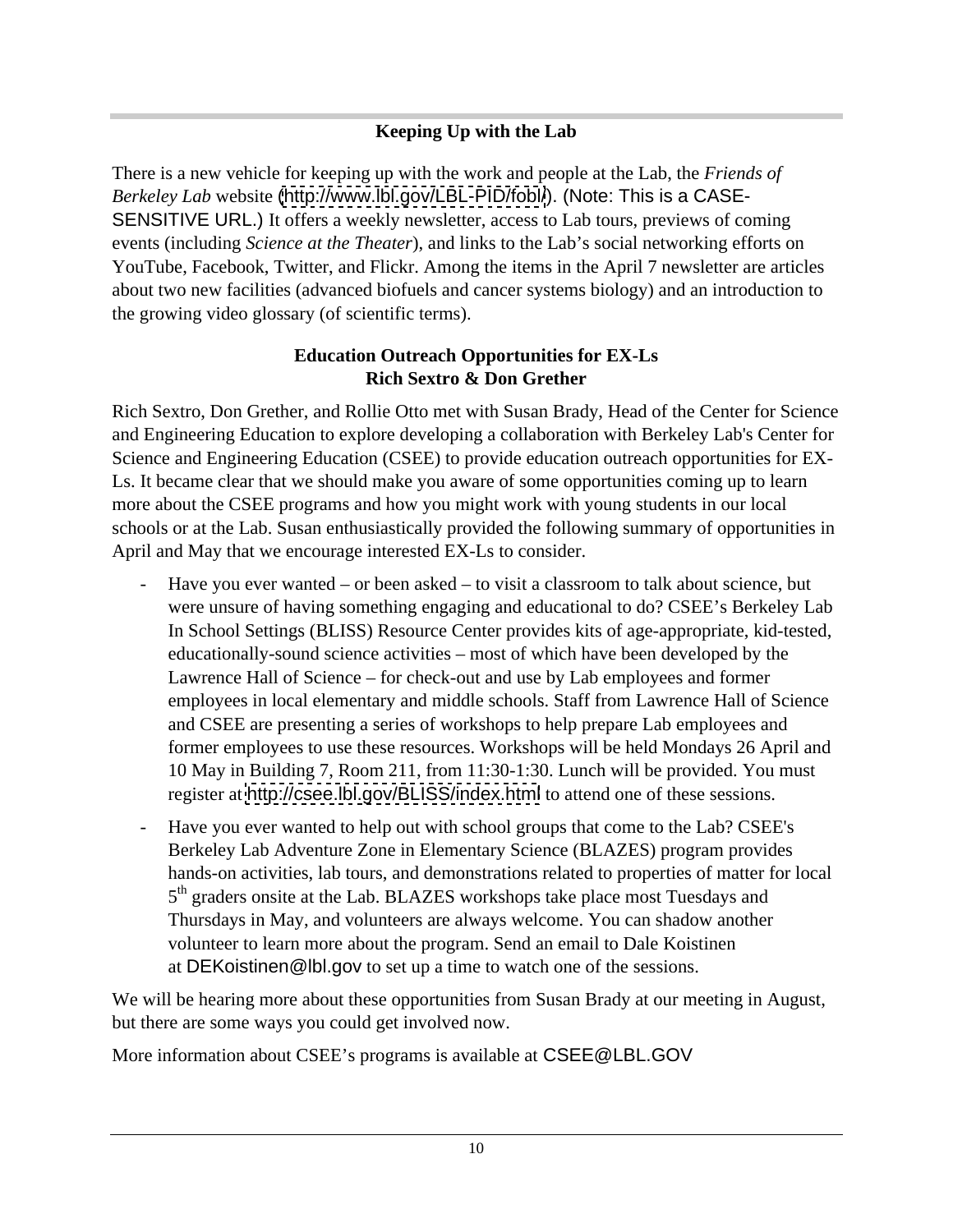#### **Help Wanted**

- 1. Photos of past presidents: Dick Baker is still looking for photos of two of our past presidents for his rogues' gallery: **Ethyl Skrydlinski Thompson** and **Ted Bowers**.
- 2. Editor-in-training: Your editor informed the Board at the January meeting that he intends to retire at the end of 2011. There's plenty of time to learn the ropes. If interested, please contact Dave Stevens.
- 3. The Osher Lifelong Learning Institute at UC Berkeley (OLLI) is seeking scientists who would be interested in giving a lecture, teaching a course, or facilitating a Special Interest group in a topic that they would like to teach and explore with mature learners. Classes are 6 weeks long, one two hour session per week, and the instructor is compensated for his or her time. There are three sessions throughout the year. Lectures are generally allotted a 2 hour time period, at the instructor's convenience. Special Interest groups generally meet over the summer months, but can continue through the year.

For further information, please contact Lucille Poskanzer at LBPoskanzer@LBL.gov or call the OLLI office at 510-642-9934. You can also look at the OLLI website: <http://olli.berkeley.edu/> .

## **From the Berkeley Retirement Center Patrick Cullinane**

- OLLI: The publication schedule of the EX-Press does not mesh well with the advance information that is available from Osher Lifelong Learning Institute at Berkeley. If you wish to keep aware of their offerings, you should ensure that you are on their mail or e-mail distribution list so that you receive program information directly from OLLI in a timely fashion. You can check them out at [www.olli.berkeley.edu](http://www.olli.berkeley.edu).
- CenterPiece: You should soon be receiving the summer issue of CenterPiece, the Center's quarterly newsletter. It has the line-up for upcoming Learning in Retirement courses, plus news about other classes, workshops, tours, and campus events.

## Older Americans' Month Lecture

Wellness in Later Life Thursday, May 6, 1pm-3pm

Presented by Dr. John Swartzberg, Clinical Professor of Medicine, School of Public Health, Editorial Board Chair, UC Berkeley Wellness Letter, Director, UCB-UCSF Joint Medical Program. We have more control over the determinants of our health than most people realize. This discussion will focus on the evidence behind our health choices. It will also address preventive care, what's worthwhile and what's not. This program is a component of the UC Berkeley Retirees Living Well initiative, a collaborative project between the UC Berkeley Retirement Center and Health Matters, UCB's wellness program. For more information, see <http://thecenter.berkeley.edu/wellness.html> For registration: Contact the Center at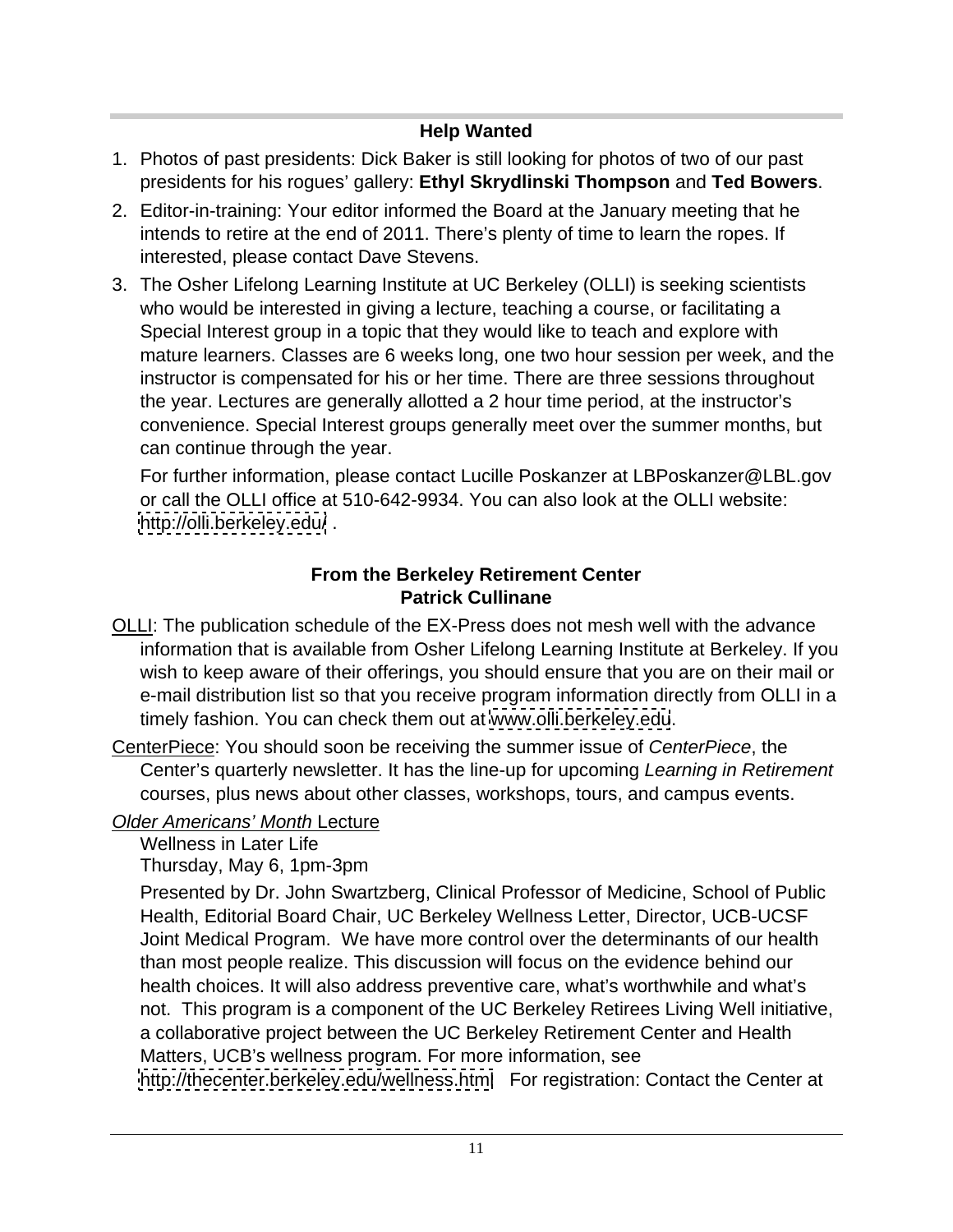510-642-5461 or ucbrc@berkeley.edu. Program location will be provided with your registration confirmation.

Napa Valley Wine Train & Tour of Culinary Institute of America (CIA) at Greystone UCRAB/UCB Retirement Center Special Day Tour

Thursday, May 13, 2010. Coach leaves at 9am, returns at approx 5:30pm \$135 per person

Our tour will travel from UC Berkeley by private luxury coach to Napa, where we board the Napa Valley Wine Train for a one-and-a-half hour trip to Rutherford. We'll take in views of the valley, vineyards and wineries from the Gourmet Express while enjoying a freshly prepared gourmet lunch. At Rutherford, we'll transfer back to the coach for a short ride to the CIA at Greystone. Our tour of the CIA includes food preparation and pairing, optional wine tasting and more.

Registration: Contact the Center at 510-642-5461 or ucbrc@berkeley.edu for a registration packet.

#### **Energy Employees Medical Monitoring Program**

We would like to remind you of the Medical Screening Program for Former Workers of LLNL, LBNL, and Sandia-CA. This is a joint venture between Boston University and UCSF and is one of many screening programs for former employees of DOE facilities nationwide. The program was established in 1993 to provide medical evaluations to former DOE employees who might have been exposed to harmful substances, loud noise, or radiation. The program is described more fully in a brochure available at the program website [\(http://www.bu.edu/formerworker](http://www.bu.edu/formerworker)).

#### **Recent Travellers**



The purpose of this column is simply to provide the names of recent (covering only the last calendar year and this one) travellers, so that those who are considering these same destinations might have a potential source of useful information and helpful hints. (Not all of these have been previously reported in the EX-Press.) Please let me know if you think this is a useful addition to the EX-Press. Also, please let me know if you have taken an interesting trip in the last year or so.

| Destination | Voo.<br>i va | Traveller(s)                                                    |
|-------------|--------------|-----------------------------------------------------------------|
| Argentina   | 2010         | $\mathbf{r}$<br>Brenda Shank & Bud Larsh_                       |
| Arizona     | 2009         | <b>TT</b> .<br>$\mathbf{\cdot}$<br>c Richard Jared<br>10 Z<br>. |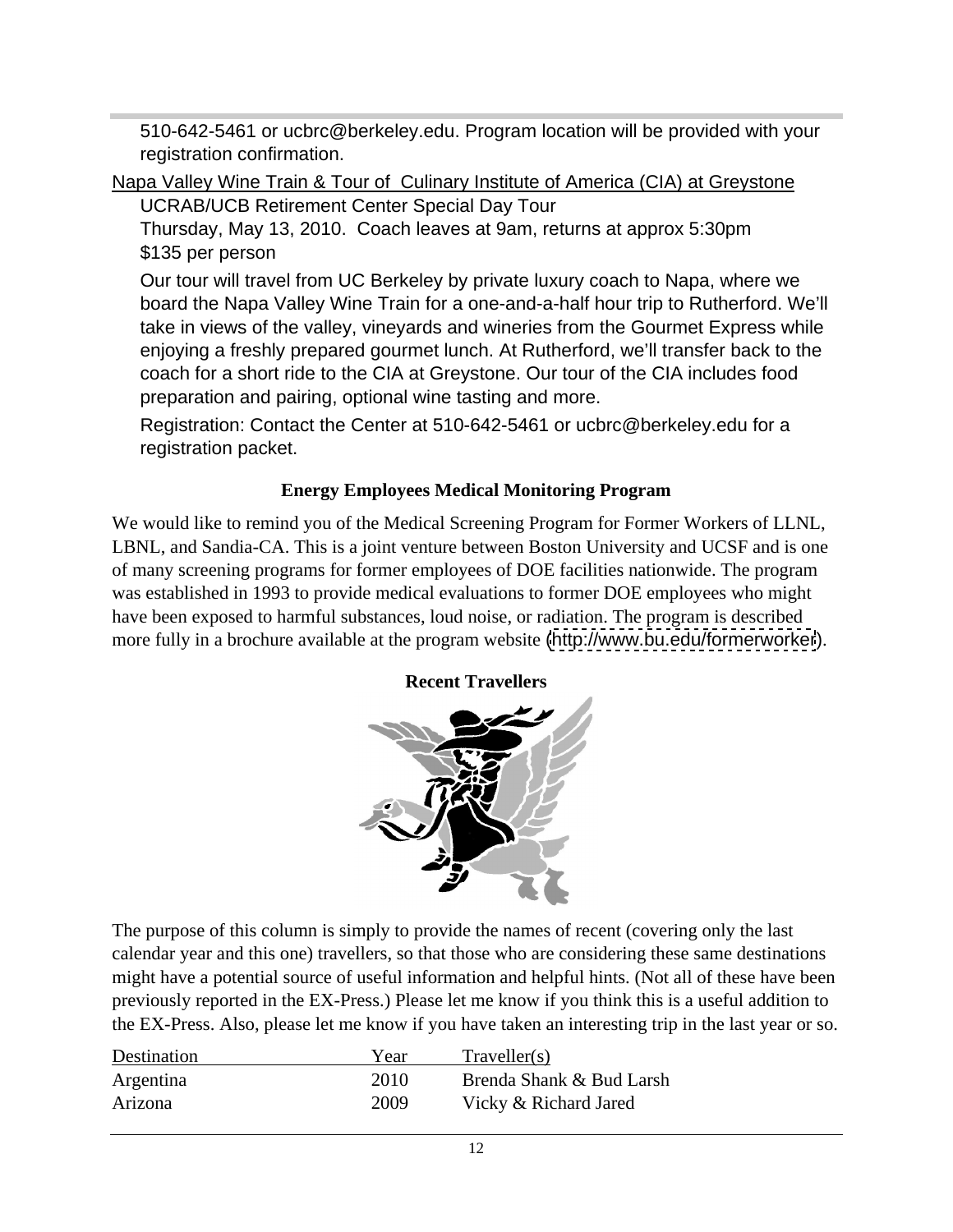| China                     | 2009/10 | Bill & Mabry Benson; Janis & Ned Dairiki   |
|---------------------------|---------|--------------------------------------------|
| Colorado                  | 2009    | Edward & Mildred Bennett; John & Ann Kadyk |
| Egypt & Jordan            | 2009    | James Bettencourt                          |
| Great Britain & Ireland   | 2009    | Dave & Sally Stevens                       |
| Maryland                  | 2010    | Dave & Sally Stevens                       |
| Maui                      | 2009    | Brenda Shank & Bud Larsh                   |
| New Hampshire             | 2009    | Igor Blake                                 |
| Oregon                    | 2009    | Dave & Sally Stevens                       |
| Patagonia                 | 2009    | Bill & Mabry Benson                        |
| Philadelphia and environs | 2009/10 | Dave & Sally Stevens; Brenda Shank & Bud   |
|                           |         | Larsh                                      |
| Portugal                  | 2009    | Bud Larsh & Brenda Shank                   |
| Russia (Volga)            | 2009    | <b>Igor Blake</b>                          |
| Scotland                  | 2009    | <b>Igor Blake</b>                          |
| South Africa              | 2009    | Tom & Ione Elioff                          |
| South Dakota              | 2009    | Jose Alonso                                |
| Spitzbergen & Greenland   | 2008    | John & Marianne Apps                       |
| Tunisia                   | 2009    | <b>Andy Sessler</b>                        |
| Uganda                    | 2009    | Don & Becky Grether                        |
| US at large (19 states)   | 2009    | Winnie & Tracy Baker                       |
| Utah                      | 2009    | John & Ann Kadyk                           |
| Virginia                  | 2009    | Sig & Cindy Rogers                         |
|                           |         |                                            |

#### **Possible EX-Ls EX-Peditions**

Here are two things in the works for those of you who would like to do something besides eat lunch together once a quarter:

- -- We're investigating possible dates and times for a cruise on the former presidential yacht *Potomac*; the cost for seniors is expected to be \$40.
- -- The East Bay Park District sponsors many guided walks in their parks. Some UC groups have joined the Wednesday Walks; there is also a selection of birding walks. A downloadable PDF Program Guide to many of the activities is available at <http://www.ebparks.org/activities;> click on the *Regional in Nature* link in the peach-colored menu bar on the right.

#### **Members at Play Wine & Culture in the Foothills**

As many of you know, your editor is fond of wine – especially zinfandel from Amador County. He and his wife also enjoy legitimate theater, and discovered some years ago that it is possible to indulge both of these whims in Amador and El Dorado counties, together with a bit of birding, wildflower displays, clean air, and good food. On our most recent expedition, earlier in April this year, we also learned a couple of lessons. The first one is, if one of your goals is wine-tasting and it is early spring, it is best to check with the wineries ahead of time to see if the current year's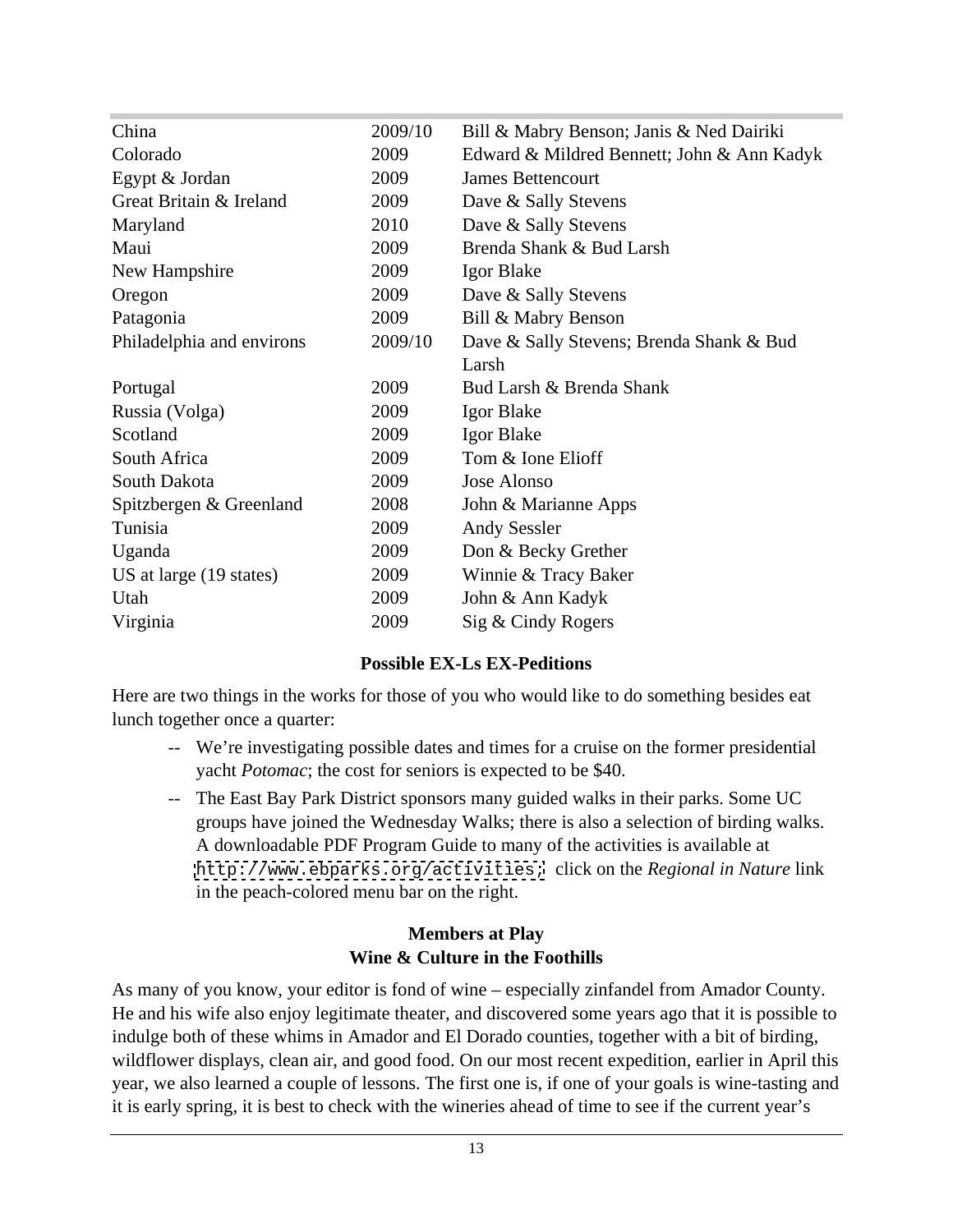wines have been released. We failed to do that, and were severely limited in our choices at two of the wineries we visited. The second lesson is that unless you wish to take a chauffeured tour and taste many wines at many wineries surrounded by many people becoming increasingly loud as the day wears on, you should avoid "passport" weekends. (These are weekends when many wineries jointly sponsor special tastings of library and limited-release wines and provide generally more sumptuous snacks than usual. One pays for this privilege; our visit coincided with one of two El Dorado County Passport Weekends, which go for \$75 per person.) We failed to do that, also, and as a result were inundated with limos and busses and about four times the number of people we usually encounter at a winery.

This must have been the first breath of spring, because there was not only the wine event, but also at least three separate sports-car rallies in the Fiddletown and Mt. Aukum areas, two large groups of (motor)cyclists on Highway 49, and an AAUW tour of historic houses in Volcano.

Volcano is the site of the cultural part of our visit: The Volcano Theatre Company puts on four plays a year, two (spring and fall) at the tiny Cobblestone Theatre (seats 50), and two (in summer, where picnic suppers are welcomed) at the amphitheater across the street. While the production values are necessarily limited by the small stage in the Cobblestone, the acting is first rate, and the plays cover the whole range of theater. (This last one was *Rosenkrantz and Guildenstern are Dead* by Tom Stoppard. We have also seen the company do *The Dining Room, Noises Off*, *Hedda Gabler*, *Lettice & Lovage*, and a half-dozen or so others.)

Other features of the area are Black Chasm; Indian Grinding Rock State Park; several gold mining tours; daffodils at Daffodil Hill, day lilies at the Amador Flower Farm, and poppies along the roadsides; and Sutter Creek, Amador City, Jackson, and Volcano all have excellent eateries.

#### **You Never Know**

I took my dad to the mall the other day to buy some new shoes. We decided to grab a bite at the food court. As we were munching away, I noticed he was watching a teenager sitting next to him. The kid had spiked hair in all different colors: green, red, orange, and blue. My dad kept staring at him. The teenager would look and find him staring every time. When the teenager had had enough, he sarcastically asked, "What's the matter, old man, never done anything wild in your life?"

Without batting an eye, my old man said, "Got drunk once and had sex with a peacock…I was just wondering if you were my son."

| <b>Anagrams</b> |                     |
|-----------------|---------------------|
|                 | cash lost in me     |
|                 | is no amity         |
|                 | lies; let's recount |
|                 | I'm a dot in place  |
|                 | that queer shake    |
|                 | twelve plus one     |
|                 |                     |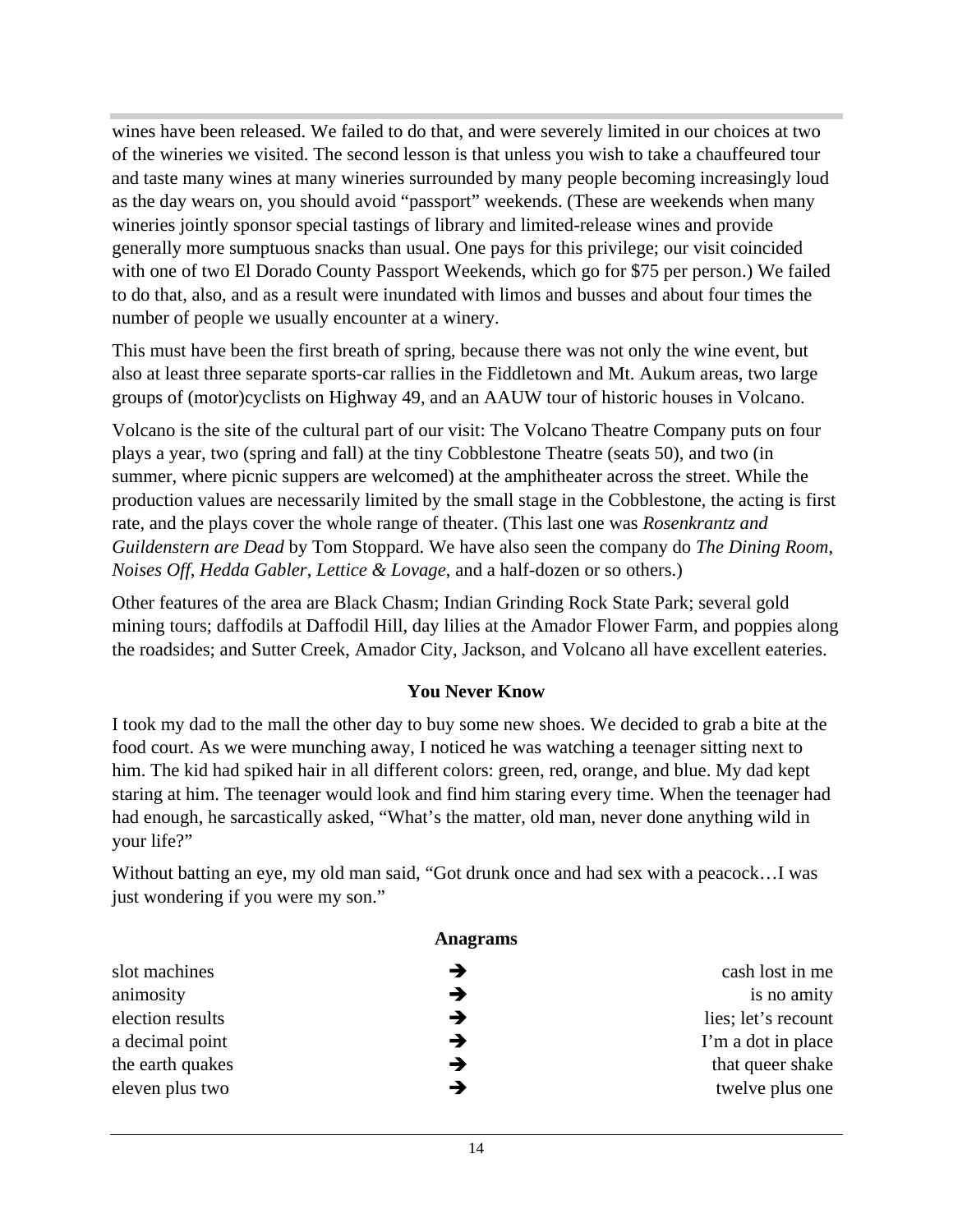| SEE YOU AT THE May 20 LUNCHEON                                                            |  |
|-------------------------------------------------------------------------------------------|--|
| To: Vicky Jared                                                                           |  |
| 4849 John Muir Road<br><b>Martinez, CA 94553</b>                                          |  |
| Be sure to make reservations by May 17                                                    |  |
|                                                                                           |  |
| From:                                                                                     |  |
|                                                                                           |  |
| I I plan to attend the Ex-Ls luncheon<br>$>>$ \$25pp <<<br><b>PREPAID</b>                 |  |
|                                                                                           |  |
| I will bring guest(s). Name(s) of guest(s):                                               |  |
| __would like to carpool / __am willing to drive                                           |  |
|                                                                                           |  |
| Please seat me close to the speaker and screen                                            |  |
|                                                                                           |  |
| <b>Menu: Buffet</b>                                                                       |  |
| <b>I</b> Please make check payable to EX-Ls<br><b>Total Enclosed:</b>                     |  |
|                                                                                           |  |
|                                                                                           |  |
| <b>In Memoriam</b><br><b>Welcome New Members</b>                                          |  |
| <b>George Ames</b><br><b>Tony Freeman</b>                                                 |  |
| <b>Leonard Kunin</b><br><b>Barbara Levine</b><br><b>Paul Knopp</b><br><b>William Thur</b> |  |
| <b>George Low</b><br>George S. Pappas                                                     |  |
| <b>Brian Pope</b><br><b>Gary Schleimer</b><br><b>Greg Vierra</b>                          |  |
| フラフラフラフラフラフラフラフラフラフラフラフラフラフラフ                                                             |  |

**Lost Members:** Mail addressed to the following members has been returned, with no forwarding address. We would appreciate hearing from anyone who could provide the Membership Coordinator with a current address.<br>-- Al Amon

--Al Amon

- --Esther Colwell
- 
- --Charles Garrett<br>--Donald Lundgren --Donald Lundgren
- --Betty Strausbaugh

Suzanne Stroh, 530 Curtis St., Albany 94706; 510-524-1953; scstroh@gmail.com